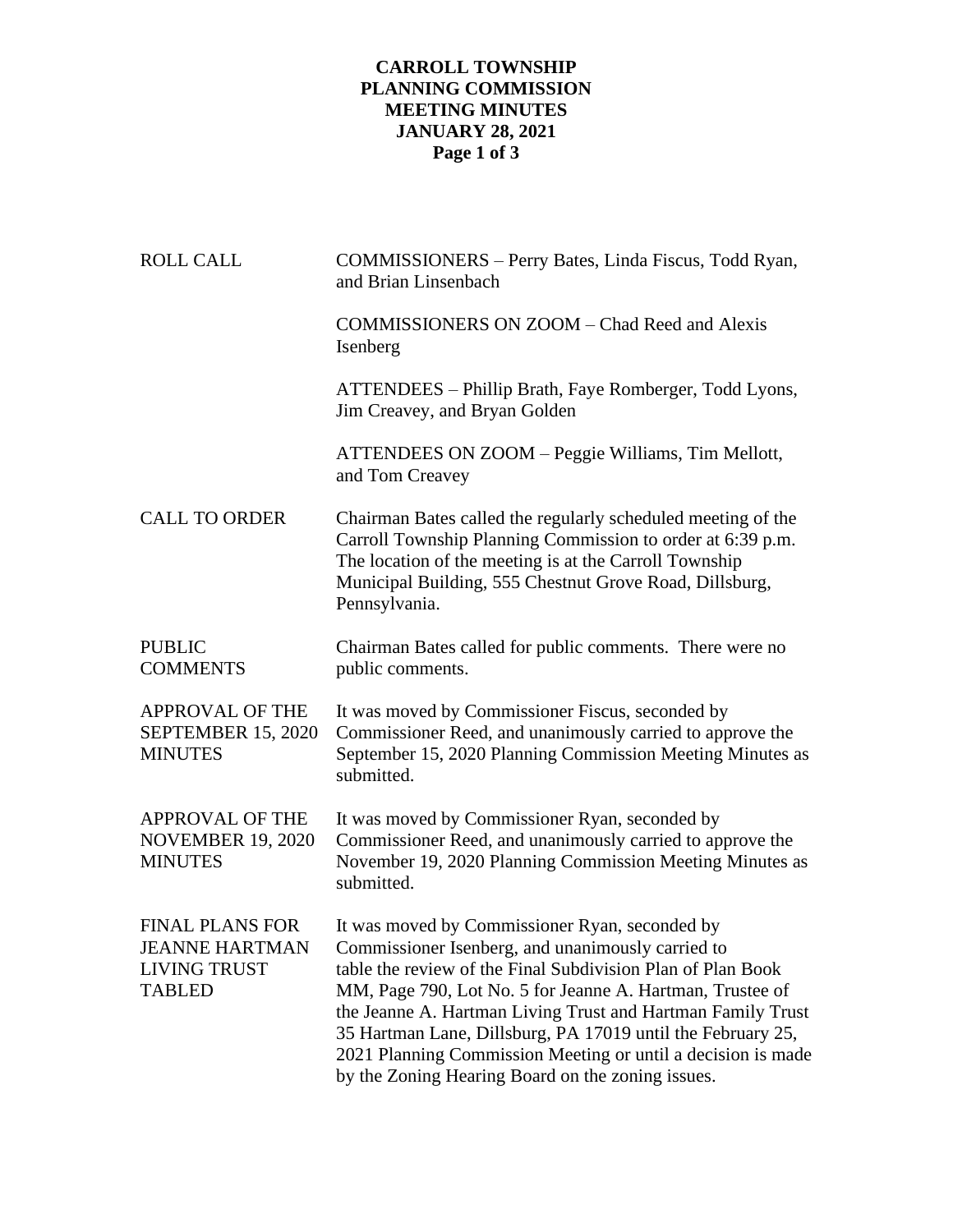### **CARROLL TOWNSHIP PLANNING COMMISSION MEETING MINUTES JANUARY 28, 2021 Page 2 of 3**

FINAL PLANS FOR It was moved by Commissioner Ryan, seconded by FIELDSTONE Commissioner Isenberg, and unanimously carried to CREST PHASE I conditionally approve the Final Subdivision Plan for Fieldstone Crest Phase I for Harry H. Fox, Jr. – 8 Lots contingent upon addressing all of the following comments in Phillip Brath's Comment Letter dated January 26, 2021 which includes II. Subdivision numbers 2 through 6 and III. Stormwater numbers 1 through 4:

## **II. SUBDIVISION (Ordinance No. 2018-242)**

- 2. Provide Community Association Document for review and approval prior to Plan approval. (Section 506.13)
- 3. All certificates must be signed, sealed, and dated after last submission revision date. (Section 507/607.1)
- 4. Provide Developer's Agreement for approval prior to recording the Plan. (Section 607.10)
- 5. Provide financial surety in accordance with Section 1301. (Section 607.11) A review of the submitted Financial Security Estimate will be provided in a separate letter.
- 6. All outstanding fees, including review and recreation fees, must be paid prior to plans recording. (Section 607.13)

#### **III. STORMWATER (ORDINANCE No. 2011-216)**

- 1. The O&M Agreement shall be reviewed and approved prior to recording the plan and the Agreement. Consider the HOA requirements for individual and corporate OM&R in the agreement and improve upon the provided general O&M Agreement to include subsections A, B, and C. Clearly set forth the ownership and maintenance responsibility for all temporary and permanent stormwater management facilities. (Section 303.F.7)
- 2. The pipe discharging to Temporary Swale T! to Basin #3 has a flow path that is concerning and is likely to scour the swale embankment, additional reinforcement or the method shall be employed during installation to protect the swale embankment.
- 3. Provide a single bound final signed and sealed stormwater management report for the file.